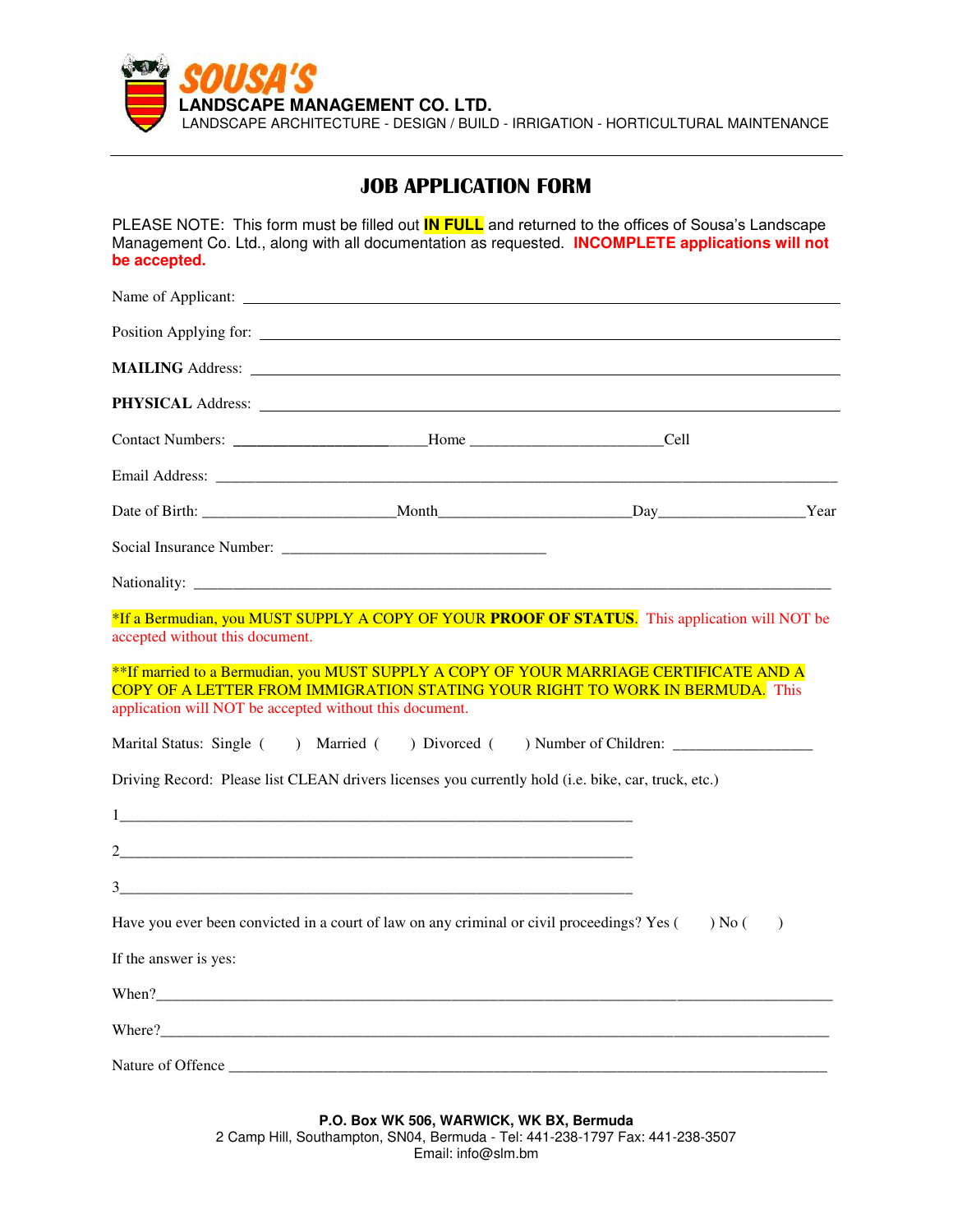| List last three (3) places of employment (inclusive of current employer) and the contact person whom we may<br>contact as referees. Failure to complete this section will result in this application becoming void. |      |                                                                                                               |  |
|---------------------------------------------------------------------------------------------------------------------------------------------------------------------------------------------------------------------|------|---------------------------------------------------------------------------------------------------------------|--|
| #1                                                                                                                                                                                                                  |      |                                                                                                               |  |
|                                                                                                                                                                                                                     |      |                                                                                                               |  |
|                                                                                                                                                                                                                     |      |                                                                                                               |  |
|                                                                                                                                                                                                                     |      |                                                                                                               |  |
|                                                                                                                                                                                                                     |      |                                                                                                               |  |
|                                                                                                                                                                                                                     |      |                                                                                                               |  |
| #2                                                                                                                                                                                                                  |      |                                                                                                               |  |
|                                                                                                                                                                                                                     |      |                                                                                                               |  |
|                                                                                                                                                                                                                     |      |                                                                                                               |  |
|                                                                                                                                                                                                                     |      |                                                                                                               |  |
|                                                                                                                                                                                                                     |      |                                                                                                               |  |
| Reason for Leaving <u>examples and the contract of the contract of the contract of the contract of the contract of</u>                                                                                              |      |                                                                                                               |  |
| #3                                                                                                                                                                                                                  |      |                                                                                                               |  |
|                                                                                                                                                                                                                     |      |                                                                                                               |  |
|                                                                                                                                                                                                                     |      | $\begin{tabular}{c} \bf [Fe] \end{tabular}$                                                                   |  |
|                                                                                                                                                                                                                     |      |                                                                                                               |  |
|                                                                                                                                                                                                                     |      |                                                                                                               |  |
|                                                                                                                                                                                                                     |      |                                                                                                               |  |
| List Places of Education                                                                                                                                                                                            |      |                                                                                                               |  |
|                                                                                                                                                                                                                     | from | $\qquad \qquad \text{to}$                                                                                     |  |
|                                                                                                                                                                                                                     | from |                                                                                                               |  |
|                                                                                                                                                                                                                     |      | $from \underline{\hspace{1cm}} to \underline{\hspace{1cm}} \underline{\hspace{1cm}} \underline{\hspace{1cm}}$ |  |